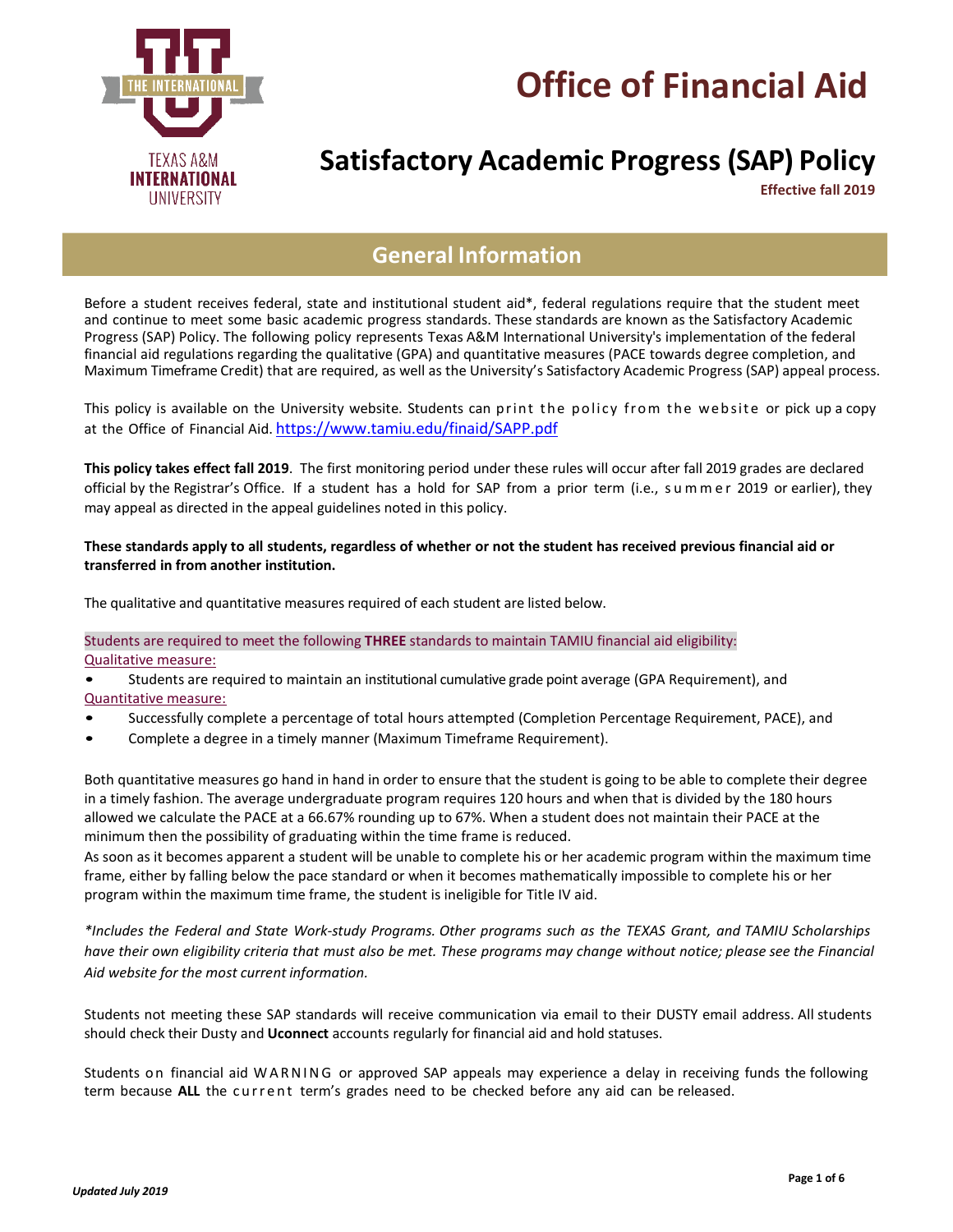### **Definitions**

**Categories of Students:** Students are categorized into undergraduate and graduate students. Students are not categorized by their enrollment status. Students enrolled less than half time are held to the same standards as full time students.

**Change of Major:** The maximum time frame for degree completion does not change or increase due to a change of major. All attempted hours are counted until completion of a degree.

**Credit by Examination:** All hours earned thru credit by examination, such as CLEP or AP, in combination with enrollment in regular courses are used in the calculation of PACE and Maximum Timeframe. Grades other than credit will be used in GPA calculation.

**English as a Second Language (ESL)**: These preparation courses are for enrichment and not for credit. Students cannot receive financial aid for these courses; therefore, these courses are not taken into consideration for SAP.

**Grades:** For financial aid purposes, grades of A, B, C, D, F, FN, S, CR, P, U, NC, IP, W, WS, and I are all considered attempted hours.

**Grades of – In Progress:** In Progress grade (code of "IP") do not affect a student's cumulative GPA for SAP, but count as credit hours attempted toward both PACE and Maximum Time Frame.

Grades of - Satisfactory/Credit/Pass: These three grade codes of "S", "CR", "P", do not affect a student's cumulative GPA for SAP, but count as credit hours attempted toward both PACE and Maximum Time Frame.

Grades of – Unsatisfactory/Non-Credit: These two grade codes of "U" and "NC", do not affect a student's cumulative GPA for SAP, but count as credit hours attempted toward both PACE and Maximum Time Frame.

Grades of - Dropped/Withdrew: These two grade codes of "W" and "WS", do not affect a student's cumulative GPA for SAP, but count as credit hours attempted toward both PACE and Maximum Time Frame.

**Incomplete Courses:** Incomplete courses (code of "I") do not affect a student's cumulative GPA for SAP, but count as credit hours attempted toward both PACE and Maximum Time Frame. At the end of each enrollment period "I" grades are not calculated into a student's GPA for SAP, nor are they considered a completed course. Upon receiving an official grade for an "I" course, the student is required to meet with a financial aid Advisor to update their records.

**Institutional GPA:** Only courses taken at TAMIU are used for this calculation. This GPA is used for SAP calculation. All grades under the grades definition are used for SAP calculation except for the grades of "CR, I, IP, NC, P, S, U, W, WS" see above for definition.

**Overall Hours:** All institutional attempted hours plus all transfer attempted hours are used to calculate overall hours.

**Registered Courses of Record:** courses registered as of census date for the term. This number of courses will be used to determine the Cost of Attendance, aid eligibility, and SAP status for the term. The Pell grant will be set for this number of hours and will only be adjusted if student is reported as never attending. No other adjustments will be done. If student fails to pay balance of tuition and fees by payment deadline, the Pell grant will not be adjusted. The Registrar will reduce class load based on total payment available, includes financial aid.

**Remedial Courses (Developmental):** Remedial courses will not count towards GPA but it will count towards PACE and Maximum Time Frame calculations.

**Repeated Courses:** Title IV funds will only pay for one repeat of a previously passed course. A previously passed course repeated for a third time is not calculated into enrollment status for Title IV payment. All repeat courses will count toward attempted hours for Pace and Maximum Time Frame calculations, whether the student received financial aid or not.

**Title IV Aid:** All federal programs are part of Title IV funding. This includes: Fed eral Pell Grant, Fed eral SEOG Grant, Federal work-study, Federal Community work-study, Federal Subsidized loan, Federal Unsubsidized loan, Federal Parent-Plus loan, Federal Graduate Plus loan, and Federal TEACH Grant.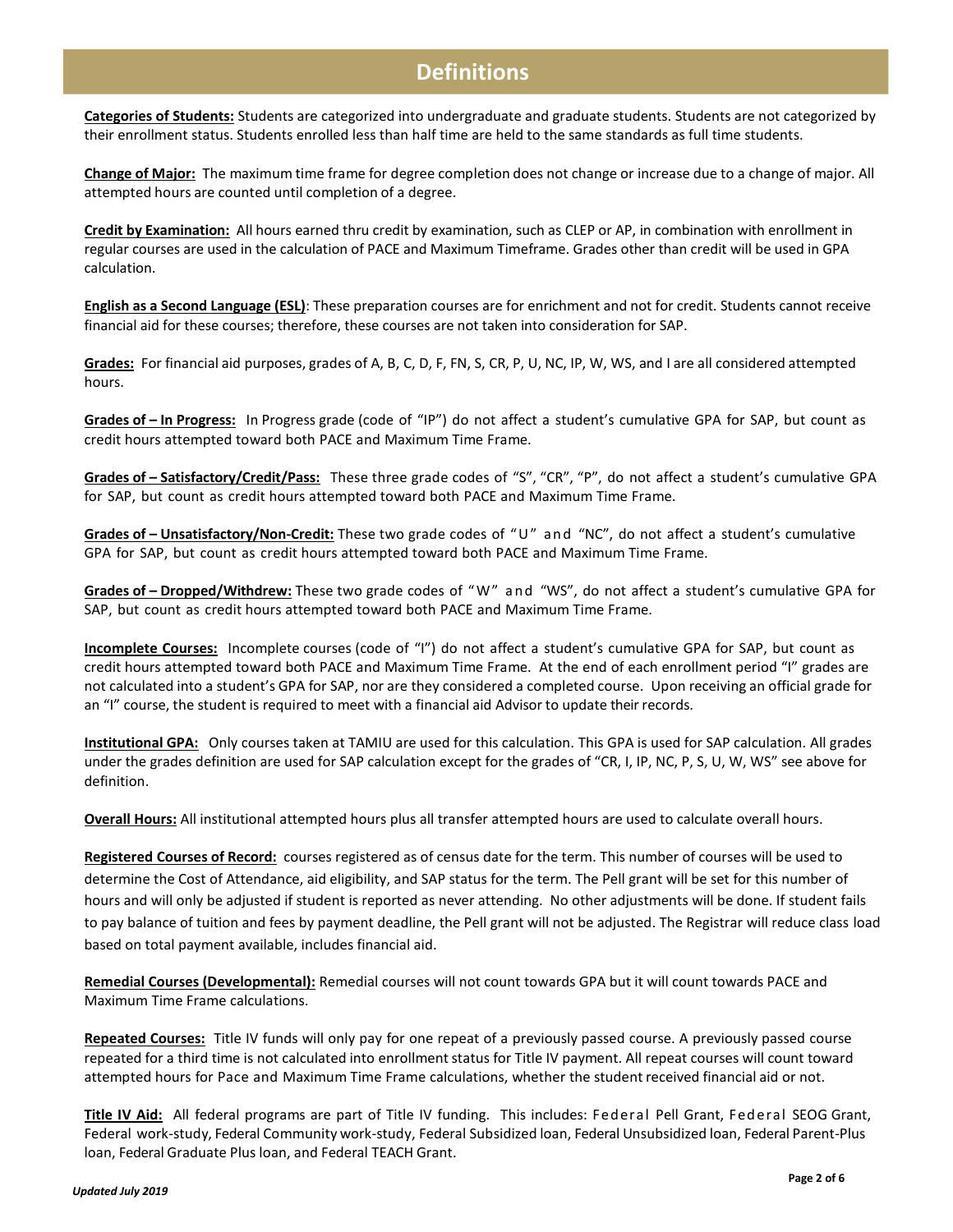**Transfer Hours:** All accepted transfer hours will count towards attempted hours for PACE and Maximum Time Frame calculations, whether the student received financial aid or not.

**Withdrawal with Record:** Withdrawal courses with record do not affect a student's cumulative GPA for SAP, but count as credit hours attempted toward PACE and Maximum Time Frame calculations.

## **SAP Definitions and Monitoring Periods**

Students will be monitored based on their most recent academic status and student type (undergraduate or graduate) for the semester just ended. A review of academic progress is done at the end of each term for all students enrolled during that term, regardless of whether the student received financial aid.

#### **SAP Definitions:**

- **Satisfactory Academic Progress (SAP)** is **evaluated** after grades have been posted at the end of each academic semester. All attempted hours are counted during this evaluation. Rules are applied uniformly to all students whether or not aid has been previously received.
- A **Financial Aid WARNING** is given for one semester to students who do not meet SAP requirements under sections 1 and 2 (see below) for the first time. Students on financial aid warning qualify to receive financial aid funds.
- **Financial Aid Suspension** is given to a student who fails to meet SAP requirements. Students who reach the maximum timeframe are place on financial aid suspension, there is no warning period for this. Students on financial aid suspension cannot receive financial aid funds.

#### **Monitoring Periods:**

- The **first** time a student falls below SAP standards for Comprehensive GPA or PACE, they will generally be placed on **"WARNING"** and will remain eligible for financial aid.
- The **second consecutive** time a student falls below the SAP standards for Comprehensive GPA or PACE, they will be placed on financial aid suspension and have a "**SUSPENSION HOLD**" placed on their account, making the student ineligible for financial aid.

For example: if a student receives a PACE warning one semester and the following semester meets PACE standard; but now has a GPA warning, the student will be ineligible for financial aid the following semester. This is considered two consecutive *semesters of violating the SAP Policy standards.*

- The **first time** students are in violation of the Maximum Timeframe Requirement, they will be placed on financial aid suspension and have a **"SUSPENSION HOLD"** placed on student's account, making them ineligible for financial aid. There is no "WARNING" period for the Maximum Timeframe Requirement.
- Change of grades that occur after the end of term process, including SAP calculation process, will be factored in the SAP calculation at the time of the next formal evaluation with the automatic process for all students with one exception. Students can submit a personal request to our office for an individual system push to recalculate the SAP standing for them when a change of grade have occurred.

| <b>SAP Requirements</b>                                                                                                         | <b>Undergraduate Students</b>                                                               | <b>Graduate &amp; Doctoral Students*</b>                                                    |
|---------------------------------------------------------------------------------------------------------------------------------|---------------------------------------------------------------------------------------------|---------------------------------------------------------------------------------------------|
| Minimum cumulative TAMIU GPA Requirement                                                                                        | 2.0                                                                                         | 3.0                                                                                         |
| First-time students at TAMIU are eligible to<br>apply for financial aid the first semester of<br>enrollment, regardless of GPA. | Must meet 2.0 cumulative<br>TAMIU GPA requirements at the<br>end of each semester at TAMIU. | Must meet 3.0 cumulative<br>TAMIU GPA requirements at the<br>end of each semester at TAMIU. |

## **1. Minimum Grade Point Average (GPA) Requirement**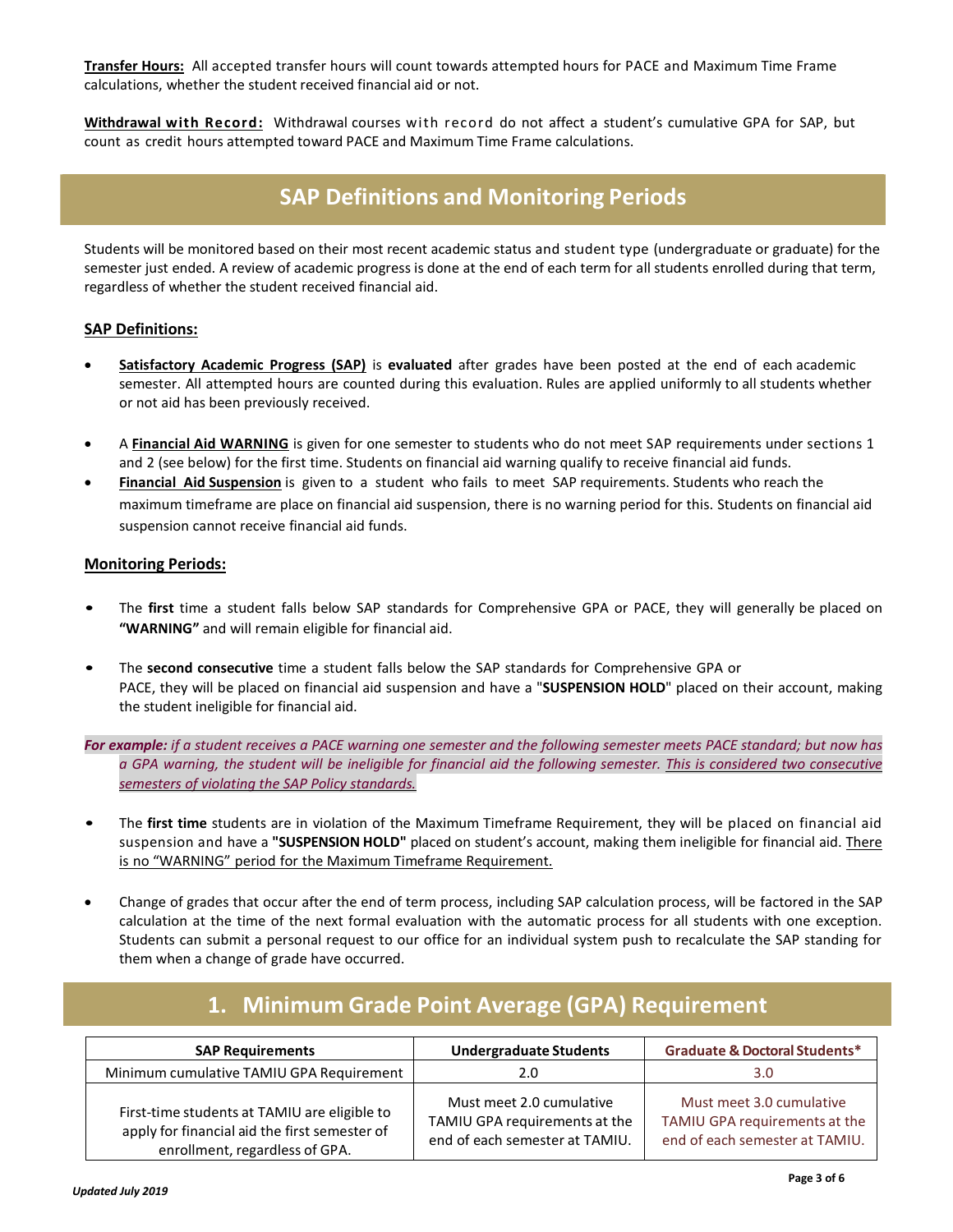\*For Graduate students includes students pursuing a Master's degree and/or Doctoral Degree.

#### **How to Regain Financial Aid Eligibility for Minimum GPA Requirement:**

- Enroll in courses at TAMIU and successfully complete (pass) enough credits to raise GPA to the minimum level described above.
- Only courses taken at TAMIU are calculated in the GPA requirement. Transferring course work from another institution will assist the student in completing degree requirements, but will not help raise the TAMIU GPA.

## **2. Completion Percentage Requirement(PACE)**

Undergraduate students must successfully complete (pass) 67% of ALL courses attempted. ALL courses include courses taken at TAMIU and all transfer hours. Successfully passing grades are D or higher. **Note: All partial credit hours will be rounded UP to the nearest hour (66.5+% = 67%).** First-time students at TAMIU are eligible to apply for financial aid the first semester of enrollment, regardless of PACE.

Graduate students must successfully complete (pass) 50% of ALL courses attempted. ALL courses include courses taken at TAMIU and all transfer hours.

| <b>PACE</b>        | Undergraduate Students**       | <b>Graduate &amp; Doctoral Students</b> |
|--------------------|--------------------------------|-----------------------------------------|
| Student must pass: | 67% of overall attempted hours | 50% of overall attempted hours          |

#### **Calculating PACE:**

Total OVERALL hours passed = PACE %

Total OVERALL hours attempted (percentage)

*\*\*Sample 1: 60 hours passed / 72 hours attempted = 0.8333 which is 83% of PACE completion*

*\*\*Sample 2: 48 hours passed / 72 hours attempted = 0.6666 which is 67% of PACE completion*

#### **How to Regain Financial Aid Eligibility for PACE Requirement:**

- Students must enroll in and successfully complete courses to meet PACE requirement.
- The start of a first graduate program or doctoral program restarts PACE count.

### **Maximum Timeframe Requirement**

Students are expected to complete degree requirements in a timely manner and aid will be available for up to the following number of attempted hours:

| <b>First Bachelor's Degree</b>                                                        | 180 Overall Attempted Hours |
|---------------------------------------------------------------------------------------|-----------------------------|
| <b>Additional BA Degrees/Stem Work</b> (including 1 <sup>st</sup> BA attempted hours) | 225 Overall Attempted Hours |
| <b>First Master's Degree</b>                                                          | 75 Overall Attempted Hours  |
| Additional MA Degrees/Stem Work (including 1st MA degree attempted hours)             | 105 Overall Attempted Hours |
| First Doctoral Degree (does not include other graduate work)                          | 114 Overall Attempted Hours |

Once a student maximizes the allotted credit hours, he/she is no longer eligible for financial aid. The Office of Financial Aid recommends that students who have attempted 90 hours toward a Bachelor's degree logon to TAMIU's **DegreeWorks** to ensure they are enrolled for the necessary courses to complete their degree. DegreeWorks is located on the 'Records & Registration' tab in Uconnect. Students must meet with an academic advisor to review their degree audit to plan their enrollment accordingly.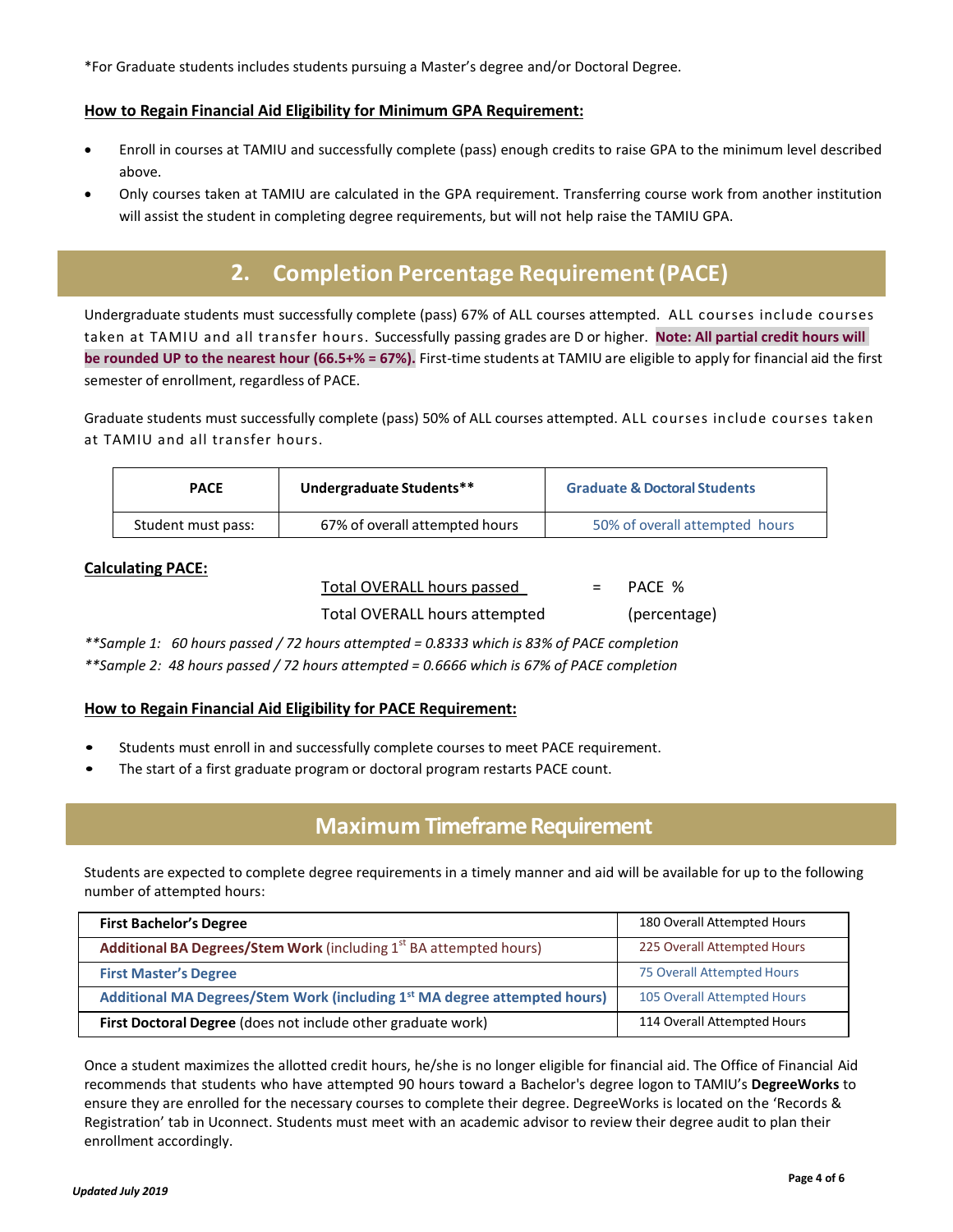#### **How to Regain Financial Aid Eligibility for Maximum Timeframe Requirement:**

- Student can submit an appeal to request a review of his/her current standing and the plan of progression towards completing their degree program.
- A successful appeal of maxed hours **CANNOT** override the regulations on Pell Grant Lifetime Eligibility, Lifetime Federal Student Loan Limits or any other state or institutional program that has a maximum eligibility limit.

## **Appeal Process**

A student not meeting SAP standards due to *extenuating circumstances* may appeal their financial aid suspension by submitting an Appeal of Financial Aid Satisfactory Academic Progress. Examples of extenuating circumstances include a major medical condition or hospitalization of self or immediate family member, death of immediate family member, or victims of violent crimes. Personal or financial issues with family, friends, or roommates are not considered extenuating circumstances.

The Financial Aid Appeal Committee will **only** evaluate appeals for students who have a FAFSA or TASFA and all other requirements complete. Students should make payment arrangements with the Bursar's Office while their appeal is being reviewed to ensure that they do not get dropped for non-payment. **The student will be notified thru Dusty email or other, if available, when appeal results are ready.** Federal regulations do not allow the decisions of the Committee to be overturned by another institutional office or official.

**Appeal:** A Financial Aid Appeal is a request to re-evaluate the termination status of financial aid. The submission of an appeal **is only a request for review and does not guarantee a change in status.**

- A student's complete appeal request should include:
	- Satisfactory Academic Progress Appeal Form found at[: https://www.tamiu.edu/finaid/forms.shtml,](https://www.tamiu.edu/finaid/forms.shtml)
	- $\triangleright$  Student's detailed typed letter explaining in detail why he/she failed to meet minimum satisfactory academic standards, the extenuating circumstances that caused failure to comply, and how the situation has improved to ensure academic success,
	- $\triangleright$  Student's supporting documentation that may be pertinent to the student's appeal.

#### **Students are limited to one appeal per semester, unless there are unforeseen circumstances.**

Financial aid eligibility can be re-established once the student meets SAP standards. Students who continue enrollment before re-establishing eligibility are required to pay for charges through personal means.

### **Appeal Results and Appeal Definitions**

#### **Appeal Results:**

Students will be notified through their Dusty email (and other if available) that the appeal results are ready. Students will be asked to setup an appointment to review results with a financial aid Advisor. Students will be given an acknowledgement form that must be signed and dated explaining the results discussed.

If **APPROVED**, the student will be offered aid as applicable. Student must submit award letter decision within five business days or aid will be cancelled.

Student will fall under one of the following categories:

- 1. Placed on Probation for one semester only, or
- 2. Placed on continued probation as stipulated on the Academic Plan established for success by the Financial Aid Appeal Committee.